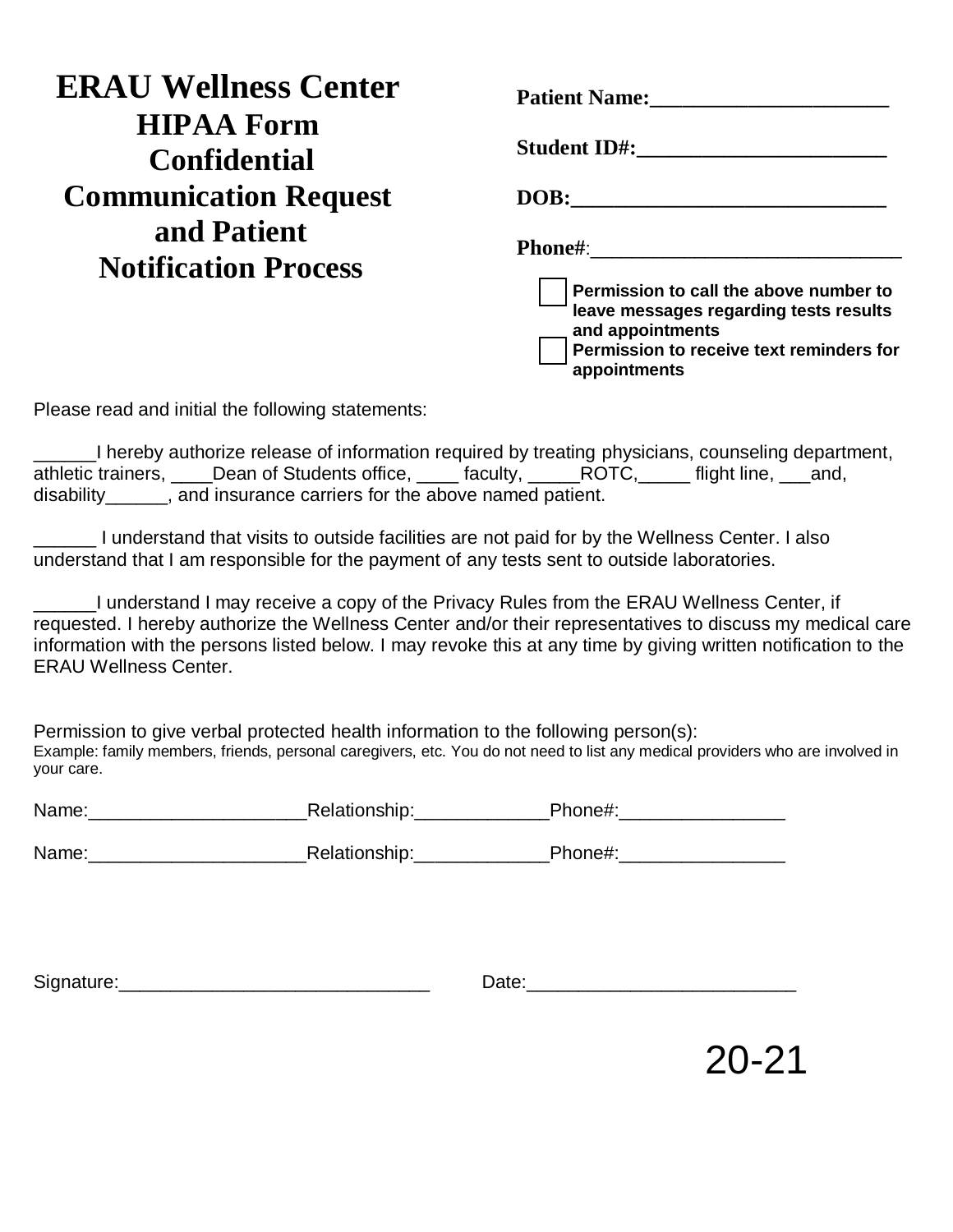## **INSURANCE VERIFICATION FORM 19-20**

|                                                                                  | <b>PATIENT INFORMATION</b>                                                                                                                                                                      |              |  |  |
|----------------------------------------------------------------------------------|-------------------------------------------------------------------------------------------------------------------------------------------------------------------------------------------------|--------------|--|--|
|                                                                                  |                                                                                                                                                                                                 |              |  |  |
| Student ID#__________________________ Date of Birth:____________________________ |                                                                                                                                                                                                 |              |  |  |
| Prescott Address: _________________City: __________State: ____                   |                                                                                                                                                                                                 |              |  |  |
|                                                                                  | ZipCode: Campus Box #                                                                                                                                                                           |              |  |  |
|                                                                                  | <b>INSURANCE INFORMATION</b><br>(Please give your insurance card to the receptionist)                                                                                                           |              |  |  |
|                                                                                  |                                                                                                                                                                                                 |              |  |  |
| Policy/Member ID#:__________________________Group#:__________                    |                                                                                                                                                                                                 |              |  |  |
|                                                                                  |                                                                                                                                                                                                 |              |  |  |
| Are you the Policy holder? (circle one) U YES                                    |                                                                                                                                                                                                 | l NO         |  |  |
| Policyholder's Name: ________________ Date Of Birth: ___________                 |                                                                                                                                                                                                 |              |  |  |
|                                                                                  |                                                                                                                                                                                                 |              |  |  |
| City:                                                                            | State: $\frac{1}{\sqrt{1-\frac{1}{2}}\cdot\frac{1}{\sqrt{1-\frac{1}{2}}\cdot\frac{1}{2}}\cdot\frac{1}{\sqrt{1-\frac{1}{2}}\cdot\frac{1}{2}}\cdot\frac{1}{\sqrt{1-\frac{1}{2}}\cdot\frac{1}{2}}$ | Zip Code:    |  |  |
|                                                                                  |                                                                                                                                                                                                 |              |  |  |
| Patient's relationship to the Policyholder? (circle one)                         |                                                                                                                                                                                                 |              |  |  |
| SELF <sup>1</sup><br>CHILD                                                       | SPOUSE                                                                                                                                                                                          | <b>OTHER</b> |  |  |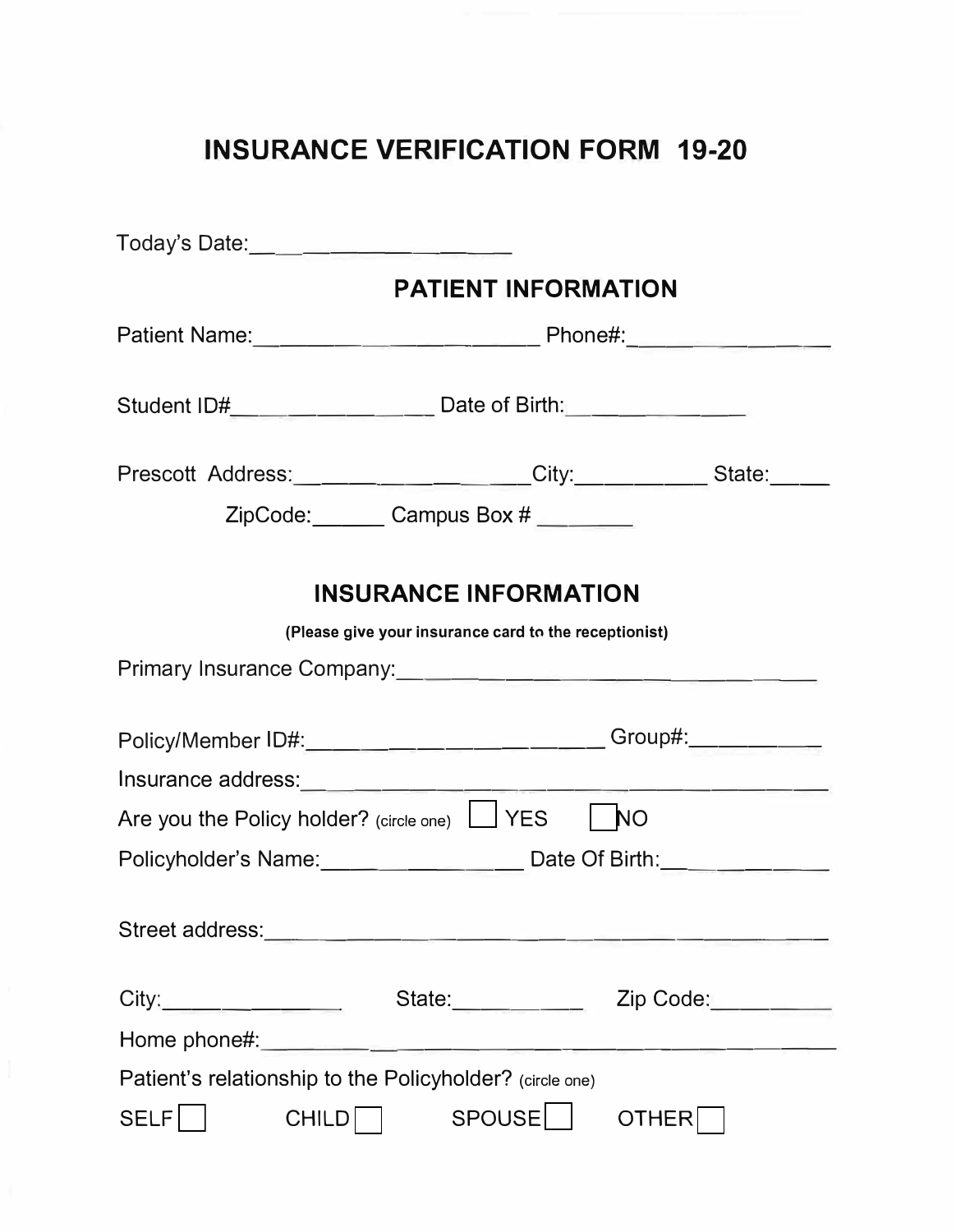## **ERAU WELLNESS CENTER PRESCOTT**

|            |             | DRUG ALLERGIES                                                                                                                                          |  |
|------------|-------------|---------------------------------------------------------------------------------------------------------------------------------------------------------|--|
|            |             |                                                                                                                                                         |  |
|            | MEDICATIONS |                                                                                                                                                         |  |
| NECESSARY. |             | I, HEREBY GIVE PERMISSION TO ERAU WELLNESS CENTER'S MEDICAL/NURSING STAFF TO<br>ASSESS MY CONDITION, DISPENSE ANY MEDICATIONS AND TREATMENTS THAT MAYBE |  |
|            |             |                                                                                                                                                         |  |
|            |             |                                                                                                                                                         |  |
|            |             |                                                                                                                                                         |  |
|            |             |                                                                                                                                                         |  |
|            |             |                                                                                                                                                         |  |
|            |             |                                                                                                                                                         |  |
|            |             |                                                                                                                                                         |  |
|            |             |                                                                                                                                                         |  |
|            |             |                                                                                                                                                         |  |
|            |             |                                                                                                                                                         |  |
|            |             |                                                                                                                                                         |  |
|            |             |                                                                                                                                                         |  |
|            |             |                                                                                                                                                         |  |
|            |             |                                                                                                                                                         |  |
|            |             |                                                                                                                                                         |  |
|            |             |                                                                                                                                                         |  |
|            |             |                                                                                                                                                         |  |
|            |             |                                                                                                                                                         |  |
|            |             |                                                                                                                                                         |  |
|            |             |                                                                                                                                                         |  |
|            |             |                                                                                                                                                         |  |
|            |             |                                                                                                                                                         |  |
|            |             |                                                                                                                                                         |  |
|            |             |                                                                                                                                                         |  |
|            |             |                                                                                                                                                         |  |
|            |             |                                                                                                                                                         |  |
|            |             |                                                                                                                                                         |  |
|            |             |                                                                                                                                                         |  |
|            |             |                                                                                                                                                         |  |
|            |             |                                                                                                                                                         |  |
|            |             |                                                                                                                                                         |  |
|            |             |                                                                                                                                                         |  |
|            |             |                                                                                                                                                         |  |
|            |             |                                                                                                                                                         |  |